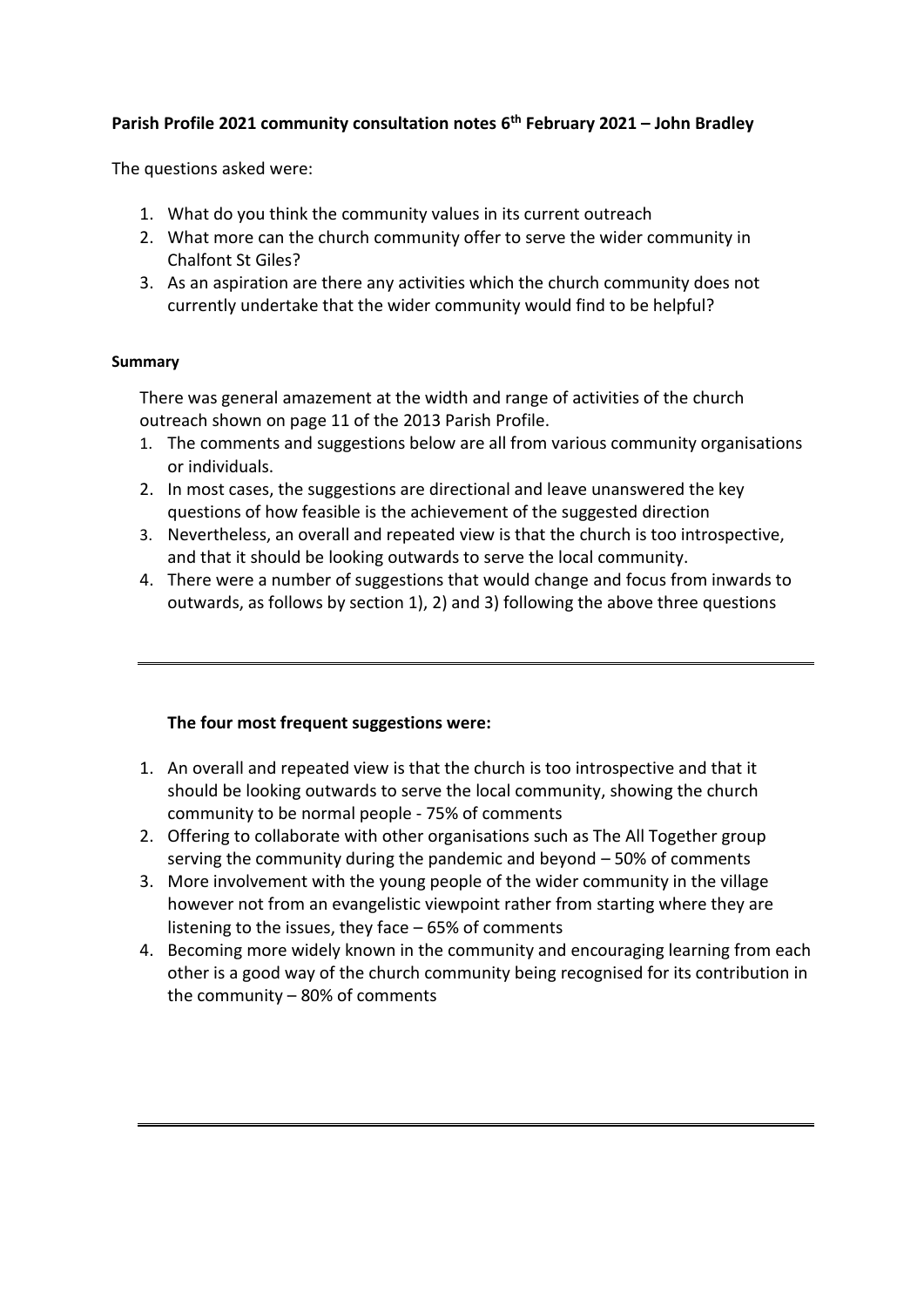#### **Section 1- What do you think the community values in its current?**

- 1. Current church outreach to the CSG schools is excellent
- 2. Opening the church building to people of all faiths and none to use the Church as a place for quiet reflection
- 3. Continuing support for the village schools with special services.
- 4. Use of the Church and Reading Room for concerts, talks and other village events
- 5. Mother and toddler groups
- 6. Pancake Café and Lent lunches

#### **Section 2 - What more can the church community offer to serve the wider community in Chalfont St Giles?**

- 5. Provide visitor information in the Church on Sundays when the library is closed.
- 6. Promote the historic value of the Church as a visitor attraction
	- Get the medieval wall paintings professionally lit, as has been done at Little Missenden Church
	- Promote the stained-glass windows
- 7. Offering to collaborate with organisations such as The All Together group serving the community during the pandemic and beyond
- 8. Support any community collaboration that has been demonstrated during the panic pandemic after this is all over
- 9. Offer to provide volunteers for the Chalfont St Giles village show. Take a stall?

#### **Section 3 - As an aspiration are there any activities which the church community does not currently undertake that the wider community would find to be helpful?**

- 1. Wider community application of the successful internal church weekly telephone call system "how are you getting on, is there anything you need?"
- 2. Reconsider whether the church should be giving 80% of its outside charitable giving away from the village and whether a more balanced and better advertised approach would be appropriate in these difficult times.
- 3. Consider some WhatsApp groups to include people in the wider community.
- 4. Wider liaison with outside non church groups. Start where people are at not where the church is. Youth club, schools, scouts & guides, pre-school play group as examples.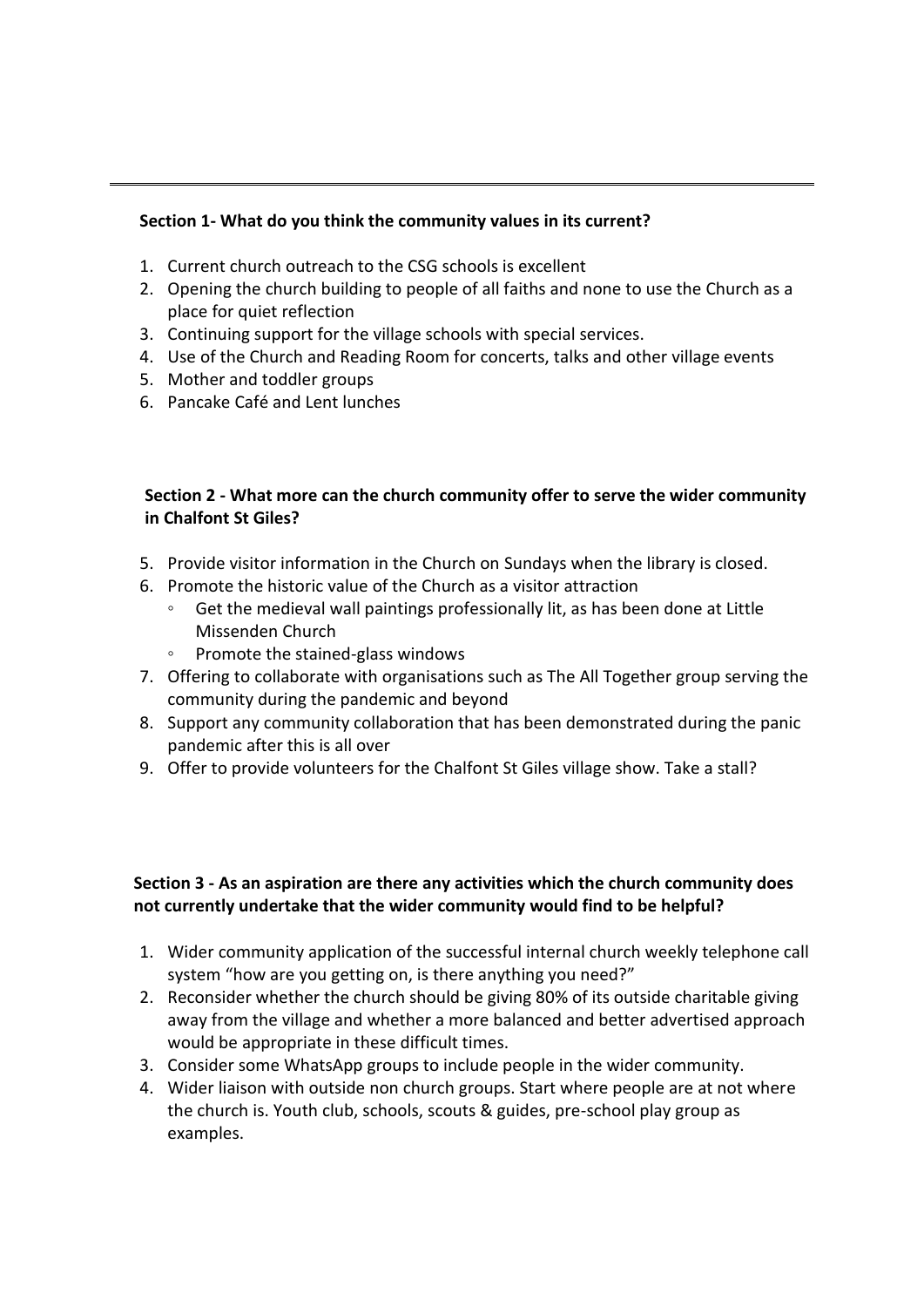- 5. Are there better opportunities to use the church building which is by far the largest facility in the community? Chairs in the centre aisle would make for a much more flexible facility for community events
- 5. More involvement with the young people of the wider community in the village however not from an evangelistic viewpoint rather from starting where they are listening to the issues, they face. Show the church community to be normal people.
- 6. Could the Reading Room be used if there is spare capacity as a learning space for children who do not have access to electronic devices for more effective 'home learning'?
- 7. Make more use of the church building and Reading Room as a community resource bringing people closer together. Unemployed, retired professionals, young people? Homework hub?
- 8. Work with Jordan's Meeting House and Milton's Cottage to promote visitors to the district
- 9. Ensure the community better understands that the church community are normal people facing the same issues as the community
- 10. Be a presence at all village events, spending time with people so they get to know the Church is an approachable group
- 11. Think of creative ways of participating in weekend rather than weekday events
- 12. Consider an event or events which include play, supper and homework in a conducive atmosphere.
- 13. Becoming more widely known in the community and encouraging learning from each other is a good way of the church community being recognised for its contribution in the community.